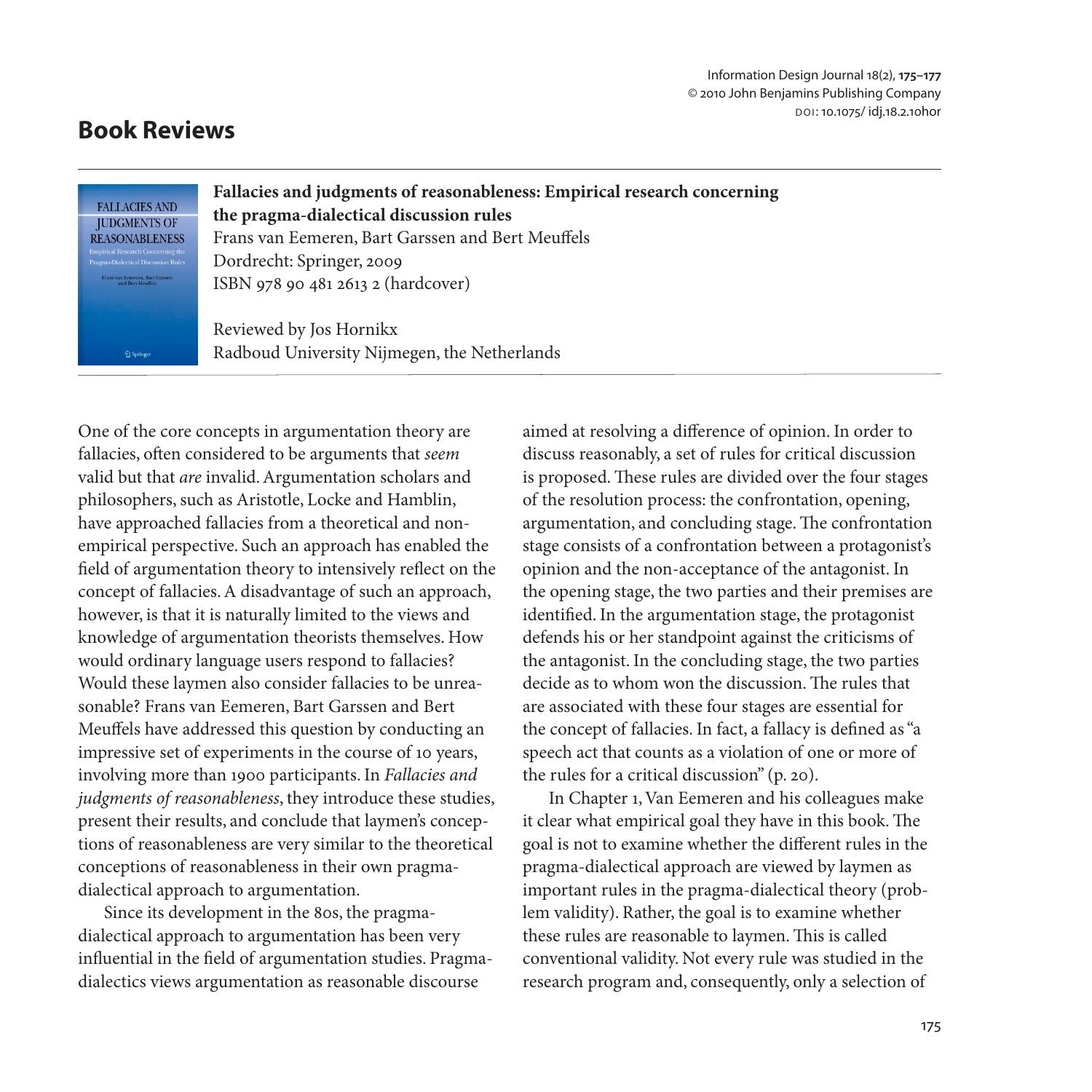## **Book Reviews**

fallacies were examined. At the end of Chapter 1, a table gives an overview of the different fallacies presented in the book.

Only scarce empirical attention has been devoted to fallacies. Chapter 2 discusses the few studies that were conducted in this domain - not to compare the theoretical backgrounds of the approaches, but to start a discussion about the methodological challenges to examining fallacies empirically. One such challenge is the way in which the conventional validity of fallacies should be measured. If the material provided to participants plainly presents some moves as fallacious, participants are aware of the research goal, and may answer in such a way as to please the researcher. Also, if the topics are loaded (e.g. controversial issues that participants have a strong opinion on), participants' responses may be more influenced by their acceptance or refusal of the standpoints than by the reasonableness of the move.

With these challenges in mind, the authors outline their empirical approach in Chapter 3. In virtually all experiments, the participants were 15- or 16-year old high school students from the Netherlands who had not previously been exposed to training in argumentation. The students always received different kinds of fallacies (unreasonable moves), together with a few reasonable moves so as to mask the goal of the study. The experiments had a multiple message design; in most cases, participants received four instantiations of each fallacy in the material. The material in the pencil-and-paper experiments consisted of controlled fragments, often for three domains: the scientific, political, and domestic domain. Generally, standpoint A was given, followed by response B and by the question as to how reasonable participants considered the response of B. For example, the *ad hominem* fallacy, presented in Chapter 3, is a wrong move because it does not respect the freedom rule in the confrontation stage ("Discussants may not

prevent each other from advancing standpoints or from calling standpoints into question"). Two of the variants of this fallacy are the abusive variant (direct attack) and the tuquoquevariant ('you too'). Here is an example of the abusive variant  $(1)$  and a reasonable move  $(2)$ :

- (1) abusive ad hominem fallacy
- A: I think a Ford simply drives better; it zooms along the road.
- B: You can't judge anything about this; you don't have any understanding of cars.
- (2) reasonable move
- A: I feel that you can certainly trust me with the car; I am a great driver.
- B: I don't believe that at all; I have lent you my vehicle twice, and both times you damaged it.

The abusive and the tuquoquevariants were used in more than 25 experiments reported in the book. This is a thoughtful decision: it allowed the researchers to replicate earlier findings (showing robustness of findings), and to compare other fallacies with these two baselines. In some cases (e.g. Chapter 3), the authors present follow-up studies to examine alternative explanations, such as politeness in the case of the *ad hominem* fallacy. Also, they sometimes had participants write down their own motivations for their judgments of reasonableness.

Chapters 4 to 8 each present the results for fallacies associated with different rules: the freedom rule (Chapter 4; e.g. argumentum ad baculum), the obligation-todefend rule (Chapters 5 and 6; e.g. evading the burden of proof), the argumentation scheme rule (Chapter 7; e.g. argumentum ad consequentiam), and the concluding rule (Chapter 8; argumentum ad ignorantiam). Each chapter has the same structure: the fallacies are introduced from the framework of pragma-dialectics, the material is presented, and the findings are reported. What the experiments generally find is that laymen consider fallacies to be more unreasonable than sound counterparts.